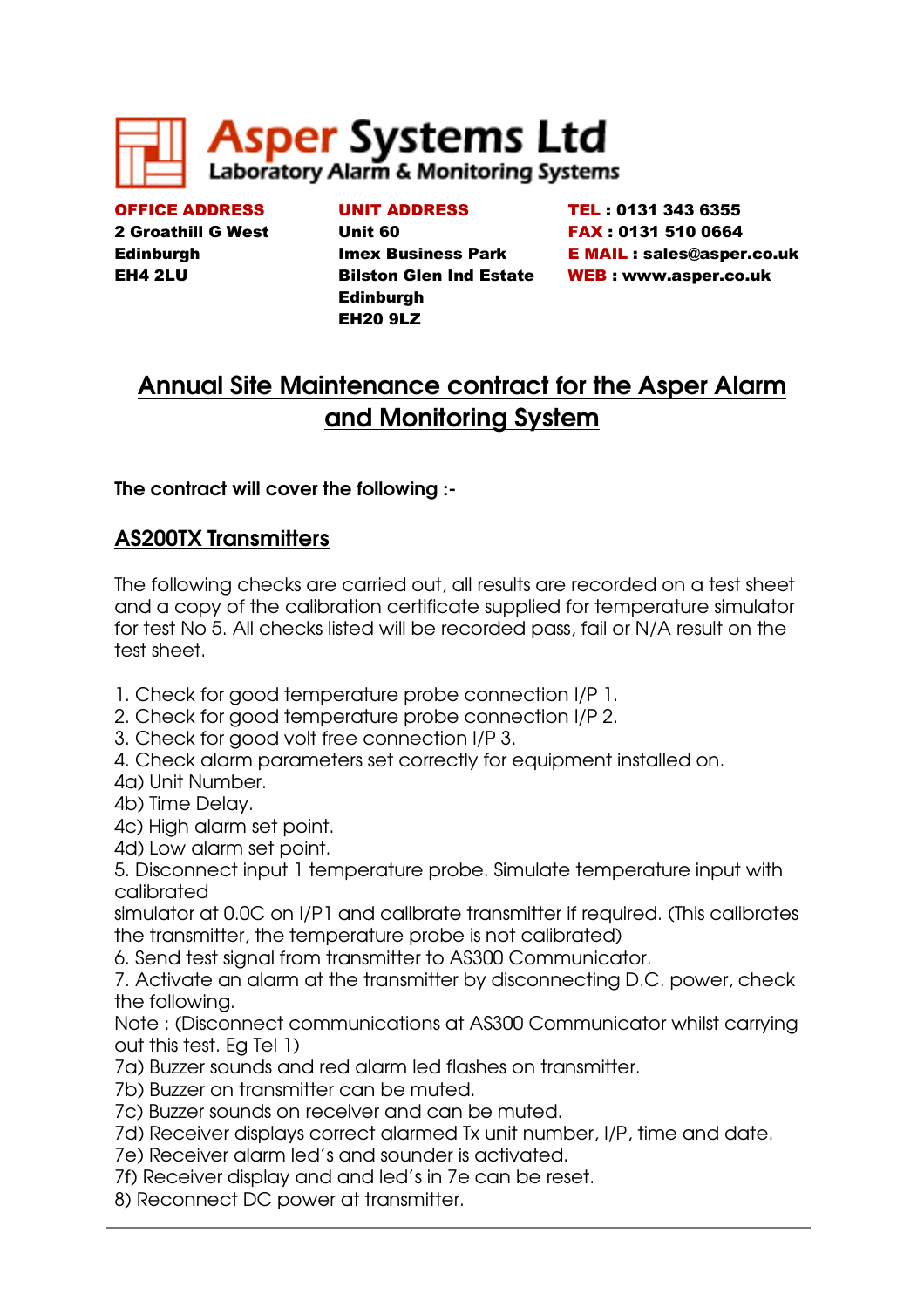

# AS300 Communicator

The following checks are carried out, all checks listed will be recorded pass, fail or N/A result on the test sheet.

1. Visually check cables and connections are good.

2. Acknowledge any alarms on the communicator which are not acknowledged.

3. Check with customer details of the phone numbers.

3a) Check the phones numbers are installed in the Communicator.

4. Disconnect DC power from a AS200TX transmitter and check the following :-

4a) Buzzer sounds on the Communicator and can be muted.

4b) Communicator displays correct alarmed Tx unit number, I/P, time and date in the alarm menu.

4c) Communicator alarm led and communications sent are illuminated. 4d) The Communicator sends the correct text message as per customers phone numbers and sequence.

5) The Communicator can be reset by text message ACK.

6. Communicator alarm activated led is reset after ACK text.

7. Check the OGM out going message is set correctly.

8. If data is sent to server check all APN settings are correct and data is being sent to server.

# SD1+ Auto-Dialler (If Fitted)

The following checks are carried out, all checks listed will be recorded pass, fail or N/A result on the test sheet.

1. Visually check cables and connections are good.

2. Acknowledge any alarms on the SD1+ Auto dialler which are not acknowledged.

3. Check with customer details of the phone numbers.

3a) Check the phones numbers are installed in the SD1+ correctly..

4. Disconnect DC power from a AS200TX transmitter and check the following :-

4a) Buzzer sounds on the Communicator and can be muted.

4b) Communicator displays correct alarmed Tx unit number, I/P, time and date in the alarm menu.

4c) Communicator alarm led and communications sent are illuminated.

4d) The Communicator activates the SD1+ Auto dialler and sends message to the telephone numbers that are entered into the unit.

4e) The SD1+ can be acknowledged by pressing number 8 on recipients telephone.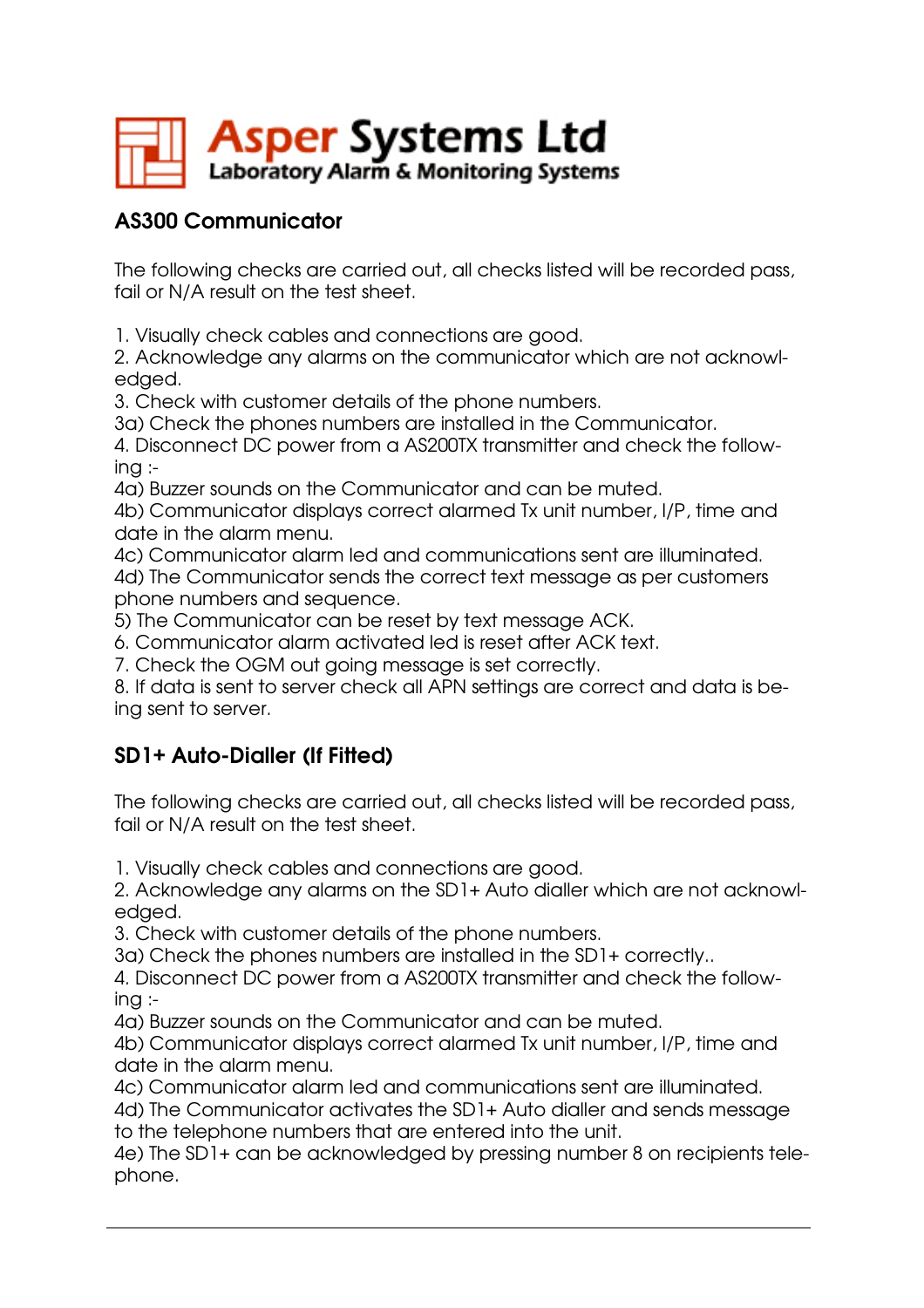

## SERVICES NOT COVERED BY THE CONTRACT FOR THE ASPER ALARM & MONI-TORING SYSTEM

1. Any repairs to the Asper Alarm System.

2. Any faults found on the system will be reported and a return to base repair price will

be given.

3. Any on site repairs or installations will be given by quotation.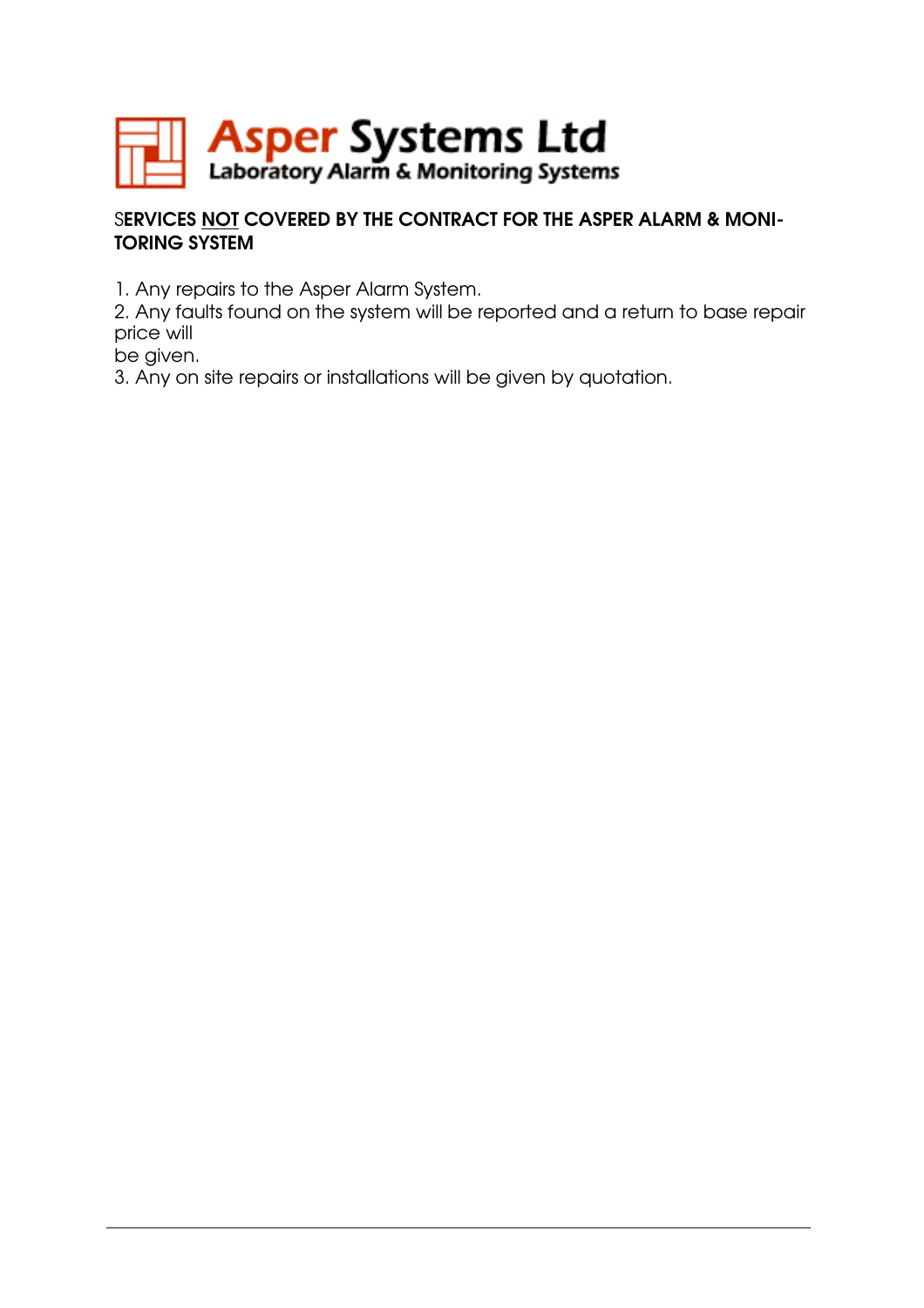

## ASPER SYSTEMS LIMITED

## Company Number SC265021

## Dated 17th March 2004

### Standard Terms and Conditions of Sale

#### 1. General

### a) "the Seller" means Asper Systems Limited.

b) "the Buyer" means any individual, partnership or company who places an order with the Seller.

c) "the Agreement" means these standard terms and conditions of Sale which may not be varied or assigned by the Buyer without the prior written consent of the Seller.

d) This Agreement supersede any previous terms or conditions issued and together with the price, quantity and delivery details stated in the Seller's invoice and/or order acknowledgement form the entire agreement between the parties.

e) "the Order" means the order for the Seller's goods and/or services placed by the Buyer subject to these terms and conditions. f) In the case of any inconsistency between these terms and any other terms (whatever their respective dates) these terms shall prevail. g) By placing an Order with the Seller, the Buyer shall be deemed to have accepted these terms and the Seller shall not be bound by any Order unless and until the Seller has accepted the Order in writing. The Seller shall be entitled to accept or refuse any Order in its absolute discretion.

#### 2. Prices

a) Unless otherwise agreed by the Seller in writing, all prices are those ruling at the date of invoice.

b) All prices quoted are only valid for 30 days and are exclusive of packing, delivery, release certificates and Value Added Tax ("VAT"). Packing, delivery and release certificates will be charged at the Seller's current rates. VAT will be added to all costs at the appropriate rate on the Delivery Date.

c) The Seller shall be entitled, prior to delivery of any goods and/or the performance of any services, to adjust the price to cover: i) increases in the cost to the Seller of materials, labour, taxes or services; ii) additional costs (including loss of profit) incurred as a result of the cancellation, alteration, non acceptance or rescheduling of orders due to the Buyer's instructions or lack of instructions; and iii) increases in the cost to the Seller of importing materials or goods into the UK including but not limited to currency fluctuations. d) In the event that the Buyer fails to take delivery of any part of the goods the Seller shall be entitled to increase the price of the goods remaining undelivered to the Seller's standard price or the price ruling on the actual date of delivery. 3. WEEE Regulations

To the extent that the goods supplied hereunder are subject to the provisions of The Waste Electrical and Electronic Equipment Regulations 2006 ("WEEE Regulations"), it is agreed, pursuant to regulation 9(2) of the WEEE Regulations that where the goods to be disposed of are: (i) situated in the UK, the Buyer shall be responsible for the costs of returning the goods to the Seller or its authorised agent for disposal in accordance with the WEEE Regulations; and (ii) not situated in the UK, the Buyer shall be responsible for the costs of collection, treatment, recovery and disposal of the goods supplied hereunder and in either case should the Buyer fail to perform its obligations under the WEEE Regulations as specified in this clause the Buyer agrees to indemnify the Seller against any and all claims, actions, liabilities, losses, damages, costs and expenses which may be incurred by the Seller in complying with the WEEE Regulations

#### in respect of such goods supplied hereunder. 4. Rescheduling or Cancellation of orders

a) Should the Buyer wish to reschedule any Order accepted by the Seller, such rescheduling will be entirely at the discretion of the Seller and in any event will only be considered by the Seller if the following procedure is complied with: i) written confirmation of the rescheduling is received by the Seller a minimum of 28 days prior to the original delivery date; and ii) is subject to a maximum reschedule period of three months from the date of placing of the Order by the Buyer.

b) Any Order accepted by the Seller is non-cancellable by the Buyer without the prior written consent of the Seller. If the Seller consents to the cancellation of such an Order or part thereof the Seller is entitled to charge the Buyer a cancellation fee of 20% of the original total Order price.

#### 5. Returned Goods

Except under the warranty contained in Clause 11, no returns may be made without the prior written consent of the Seller and such goods must be returned to the Seller in their original condition and suitably packaged at the Buyer's risk and expense. Where such goods are returned, the Seller is entitled to charge a re-stocking fee of 20% of the total price of the goods returned. 6. Delivery

a) The Seller shall use its reasonable endeavours to meet any agreed delivery dates but time of delivery shall not be of the essence. b) The address for delivery shall be as stated in the Order or to such other address as may be agreed in writing between the parties. c) The Seller shall not be liable for any loss or damage whatsoever (whether direct or indirect) arising from the late delivery of goods or materials or failure by Buyer to take delivery and the Buyer shall not be entitled to treat the contract as repudiated by reason of such late or non delivery.

d) Goods may be delivered in advance of the quoted delivery date and the Seller shall be entitled to make partial deliveries or deliveries by instalments. Each partial delivery or instalment shall be deemed to constitute a separate contract to which these terms and conditions shall apply.

e) All risks in the goods shall pass to the Buyer upon delivery.

7. Notification of Claims

No liability will be accepted by the Seller in respect of the services or in respect of damage or shortage of goods unless separate notice in writing is given to the carriers concerned (where goods are concerned) and to the Seller, giving full details, within fourteen days of the date of invoice or the delivery date, whichever is earlier. The Seller shall have no liability in respect of damage or shortages caused by the acts or omissions of the Buyer or of others or by causes beyond the Seller's control.

#### 8. Payment

a) Payment shall be made by the Buyer in full within 30 days from date of the invoice rendered by the Seller.<br>b) The Seller reserves the right to charge interest upon unpaid accounts, to accrue at the rate of 5% above the Scotland (Scotland) on the unpaid debt from the due date of payment.

c) The Seller is entitled to suspend deliveries or cancel outstanding orders on accounts that are overdue for payment.

d) A claim or counterclaim shall not entitle the Buyer to withhold payment.

9. Transfer of Property

a) Ownership in any goods shall remain with the Seller until such time as the Buyer has paid in full all that it owes to the Seller. This to include the full cost outstanding of any other goods, contract, delivery or instalment. Until that time the Buyer shall keep the goods as bailee for the Seller in a fiduciary capacity although the Buyer shall be entitled to sell the goods to a third party within the normal carrying out of its business on the condition that it shall account to the Seller for the proceeds of such sale or hold the same on trust for the Seller.